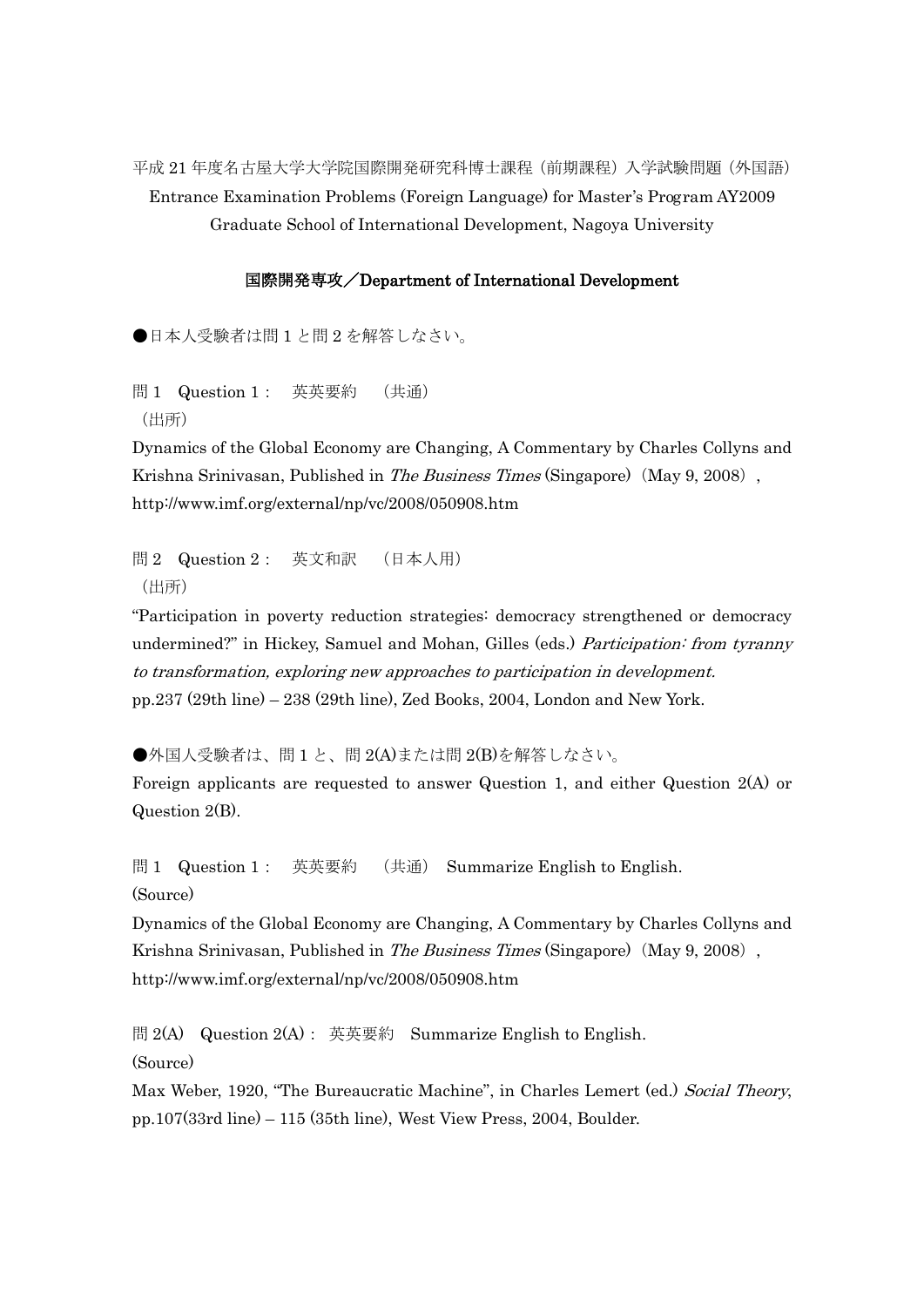問 2(B) Question 2(B): 和和要約 Summarize Japanese to Japanese.

(Source)

石川滋『国際開発政策研究』第 2 章、106 ページ 12 行目-110 ページ 12 行目、東洋経済 新報社、2006 年。